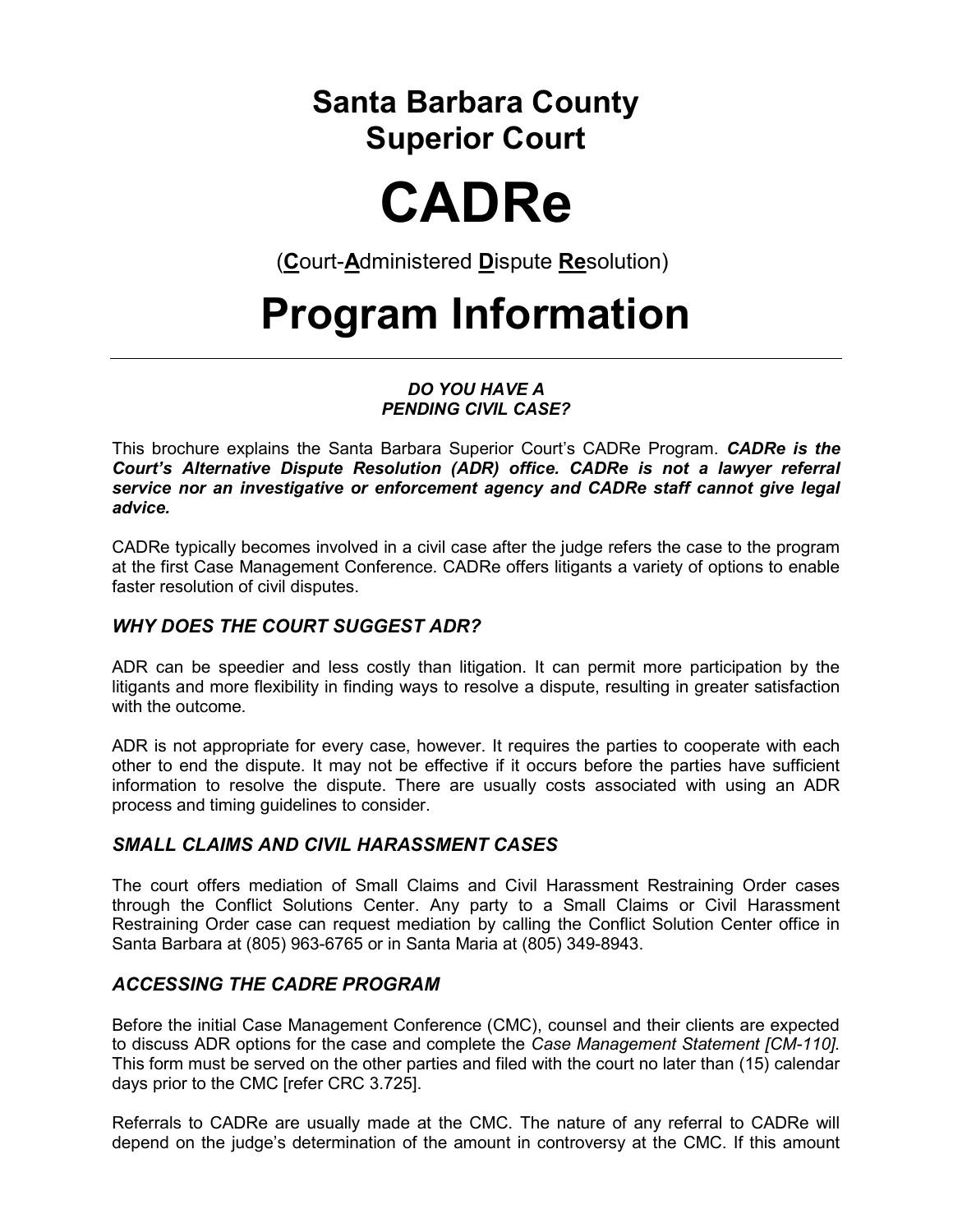does not exceed \$50,000.00, the judge may order the case to "Limited Mediation." If the amount in controversy exceeds \$50,000.00, the judge may order the case to "CMADRESS."

Whatever the judge orders regarding ADR, the parties can go directly to the CADRe office, or call CADRe at 805-882-4661 for more information. CADRe staff will discuss ADR options and explain program procedures to allow the parties to comply with the judge's referral order.

#### WHAT IS "CMADRESS?"

As of July 2005, the civil departments countywide have implemented "CMADRESS" [Case Management Alternative Dispute Resolution Early Settlement Session]. If the judge so orders, trial counsel and their clients will be required to attend an early settlement session with a neutral assigned by the CADRe office, usually within 90 days of the date of the CMC order. The neutral will address the potential benefits of ADR for the case and begin efforts at early settlement if indicated. See Santa Barbara Superior Court Rule 1102 or contact the CADRe office for more information about CMADRESS.

#### CASES INVOLVING \$50,000.00 OR LESS

If the amount in controversy in the case is \$50,000.00 or less (CCP §1141), CADRe offers:

Limited Mediation (In Lieu of Judicial Arbitration): Cases with an amount in controversy of \$50,000.00 or less that are subject to Judicial Arbitration may instead elect or be ordered to Limited Mediation by the judge.

The CADRe office will assign a mediator to the case, usually with input from the parties. CADRe staff can explain the assignment procedure to you. The first three (3) hours of mediation are provided free of charge to the parties (the court pays the mediator for this time period). Thereafter, the mediator may charge the parties an hourly rate.

NOTE: For Limited Mediation, you must always contact the CADRe office first for CADRe to assign a mediator to the case. If you contact a mediator independently without obtaining an LM assignment sheet from the CADRe office first, then you will be expected to pay the mediator's market hourly rate.

Next, you must contact the assigned mediator and set a mutually agreeable date for the mediation with all participants and the mediator. **CADRe staff does not schedule the** mediation. You are required to report the mediation date to the CADRe office within 10 days of the assignment of mediator.

#### CASES INVOLVING OVER \$50,000.00 IN CONTROVERSY (OR AT YOUR OPTION)

If all parties agree on an ADR process you then select a neutral person to conduct the process.

CADRe maintains five separate panels of neutrals, but you are free to use a non-CADRe neutral if you wish. Comprehensive information on CADRe panelists (including their backgrounds, qualifications, and styles of practice) is available on the CADRe website at www.sbcadre.org OR at the CADRe office. CADRe does not schedule the ADR process. You then contact the neutral and arrange a mutually agreeable date for the ADR process, and then deliver to the CADRe office (fax is acceptable as long as the entire document is legible) a completed Stipulation and Order to ADR Process form. Be sure to include the date you have scheduled for the process on the form (Item 3). The stipulation form is incomplete without this date, and CADRe cannot file the form until it is complete. Contact CADRe for help with the stipulation form. You are encouraged to use local court form SC-2038.

#### Unless otherwise agreed, litigants will share the cost of the neutral they select.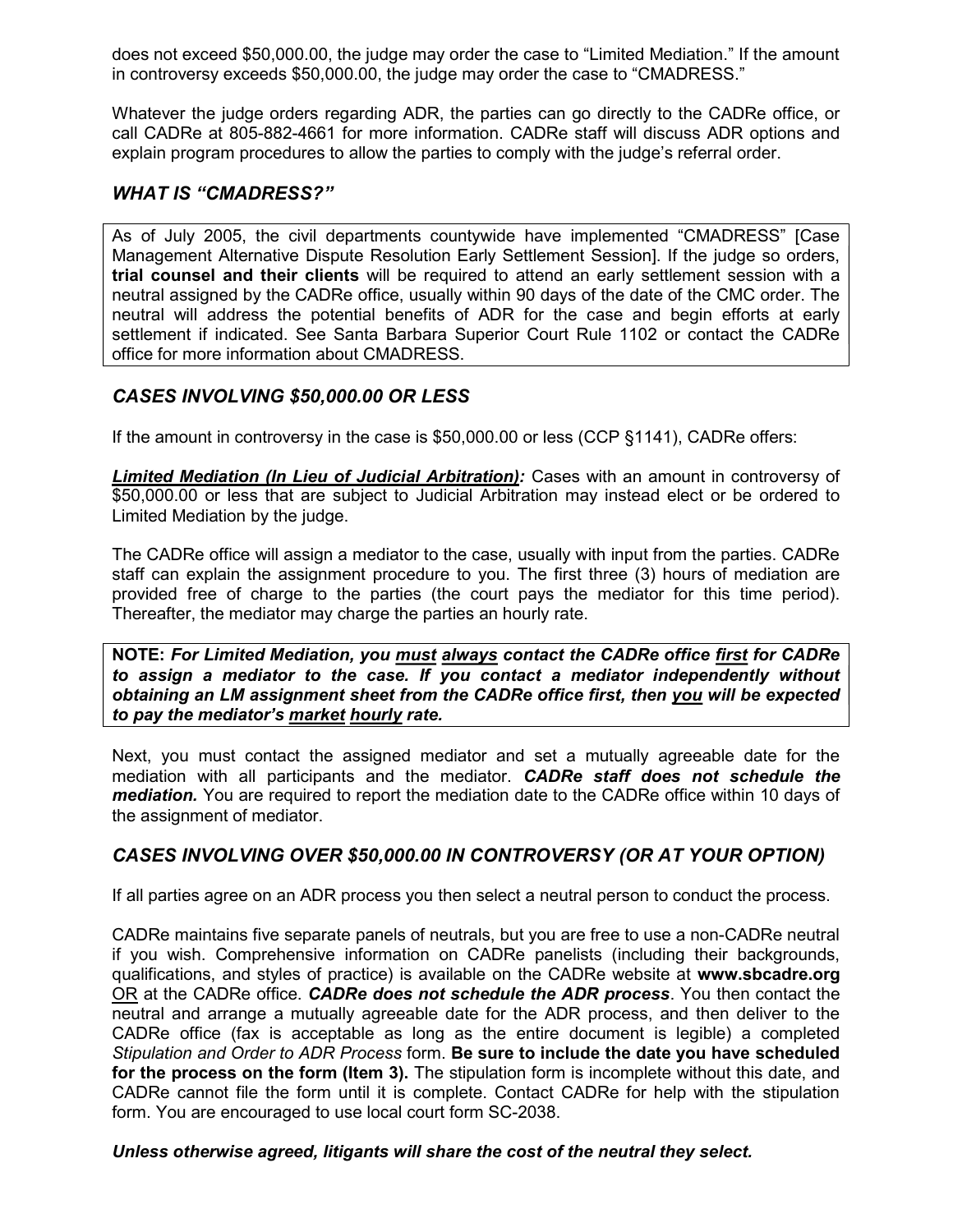If the amount in controversy in the case exceeds \$50,000.00, CADRe offers:

CADRe Mediation: The mediator you select helps you negotiate a mutually-acceptable resolution to the case. The mediator does not impose a decision on you, but rather assists you in exploring options for resolution, typically focusing on the parties' interests. The disputants retain total control of the outcome.

Mediation is a confidential process (Evidence Code §1115-1128). Statements made in mediation cannot be repeated in court. The mediator does not communicate with the court except to file a Statement of Agreement or Non-Agreement [Form ADR-100]. Mediation briefs should ONLY be sent to the mediator and NOT filed with the court (CA Evidence Code §1119).

**Neutral Evaluation (NE):** The neutral you select evaluates the claims and supporting evidence and offers an assessment of the merits of the case. The evaluator can clarify the central issues in dispute, assist with discovery and motion planning, or facilitate settlement discussions if requested by the parties. These assessments are not binding, however, equipped with this information, cases often settle within a short time after the NE.

**Binding Arbitration:** The arbitrator you select hears the evidence in your case, makes a determination, and issues an award. Binding arbitration is final. It brings closure with very few rights of appeal.

**Special Master:** The neutral you select works with you to customize an appropriate dispute resolution process to meet your particular needs. Special Master processes can include: settlement conferences with a member of our Settlement Master panel, Discovery Referees to assist in resolving discovery disputes in complex cases, Judges Pro Tem to serve as adjudicators, Private Judges for private mini-trials, or any custom process the parties choose to design.

#### SANTA BARBARA SUPERIOR COURT, RULE 1103 ADR TIMING AND COMPLETION

(a) [Timing] The parties shall conduct the ADR process within sixty (60) calendar days of filing the ADR Stipulation unless otherwise approved by the court. The neutral shall file a Statement of Agreement or Non-Agreement (ADR-100) within ten (10) court days of the final ADR session. All reports to the court by any mediator shall comply strictly with Evidence Code sections 1115 et seq. regarding disclosure of confidential or privileged information.

(b) [Court Monitoring] At the time an ADR process is ordered by the Court, or at any time in the Court's discretion, the Court may schedule a follow-up CMC or order to show cause to ensure that the ADR process has been completed by the time set by the Court. Any continuance of dates scheduled for ADR, including mandatory settlement conference dates and completion dates, must be directed to the assigned trial judge. Participation in an ADR process shall not affect time periods specified in the Trial Court Delay Reduction Act.

(c) [Settlement] Upon any settlement or other disposition of a case other than by trial, where an ADR process has occurred or is pending, notice of such disposition shall be given to all parties, the court, the arbitrator or other ADR neutral involved in the case, and to the CADRe staff as required by CRC 3.1385.

(d) [Follow-Up Reports] The neutral will be directed by the Court to report to the CADRe Director on the CMADRESS conference using a form approved by the Court's ADR Committee and provided to the neutral upon assignment of the case. The completed forms will be filed with the Court.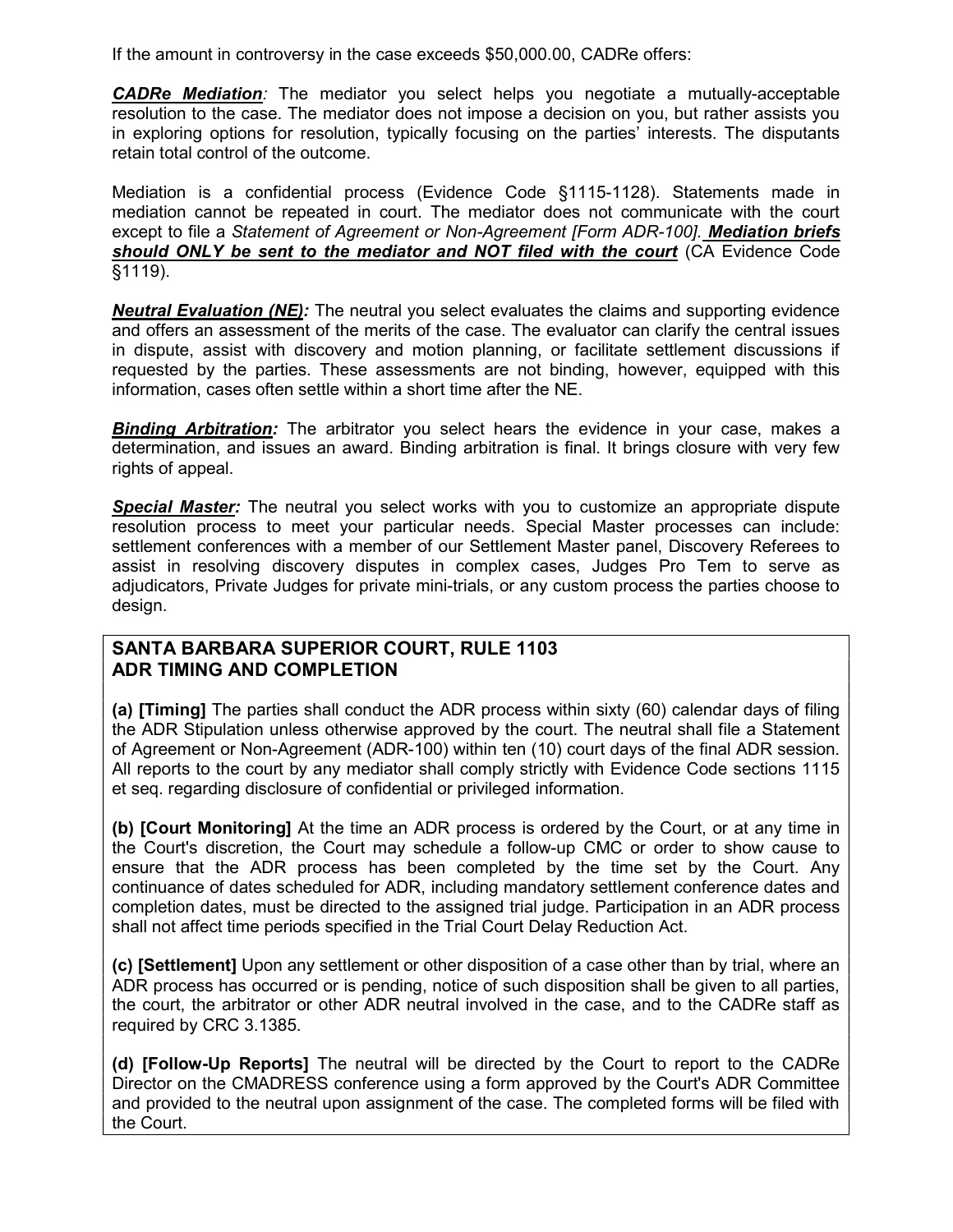#### CALIFORNIA RULES OF COURT, RULE 3.894 (APPEARANCE AT MEDIATION SESSIONS)

All parties and attorneys of record must attend all mediation sessions in person unless excused or permitted to attend by telephone as provided in (3). If a party is not a natural person, a representative of that party with authority to resolve the dispute or, in the case of a governmental entity that requires an agreement to be approved by an elected official or a legislative body, a representative with authority to recommend such agreement, must attend all mediation sessions in person, unless excused or permitted to attend by telephone as provided in (3). (2) If any party is insured under a policy of insurance that provides or may provide coverage for a claim that is a subject of the action, a representative of the insurer with authority to settle or recommend settlement of the claim must attend all mediation sessions in person, unless excused or permitted to attend by telephone as provided in (3). (3) The mediator may excuse a party, attorney, or representative from the requirement to attend a mediation session under (1) or (2) or permit attendance by telephone. The party, attorney, or representative who is excused or permitted to attend by telephone must promptly send a letter or an electronic communication to the mediator and to all parties confirming the excuse or permission. (4) Each party may have counsel present at all mediation sessions that concern the party. (Subd (a) amended effective

#### SANTA BARBARA SUPERIOR COURT, RULE 1102 COURT ADMINISTERED DISPUTE RESOLUTION (CADRe)

(a) [Applicability of Certain Methods] The Court will make a determination of the amount in controversy at the CMC pursuant to Code of Civil Procedure sections 1141.16 and 1775.5.

(b) [Amount in Controversy Does Not Exceed \$50,000] Where the Court determines that the amount in controversy does not exceed \$50,000 for each plaintiff, the court shall order the parties to engage in either of the following ADR processes unless exempt by law:

- 1. Judicial arbitration pursuant to Code of Civil Procedure section 1141.10 et seq. and CRC 3.810 et seq.; or,
- 2. Limited Mediation in lieu of judicial arbitration pursuant to Code of Civil Procedure section 1775 et seq. ("CADRe Limited Mediation") subject to program rules, at the request of the parties or in the discretion of the court.

(c) [Amount in Controversy Exceeds \$50,000] Where the Court determines that the amount in controversy exceeds \$50,000, the Court may order the parties to attend a continued Case Management and ADR Early Settlement Session ("CMADRESS") orientation conference with a court-appointed neutral. The neutral will meet with the parties and their counsel to discuss the case with respect to issues of trial preparation, the volume of anticipated discovery, and the potential costs of the litigation if pursued through trial, and to assist them in deciding whether ADR would help resolve the dispute. The parties will be given the opportunity to mediate their case at this conference if they choose. The parties will not have to pay for the services of the neutral assigned to the case for the first 1.5 hours of the session. The neutral for each case will be chosen by the CADRe Director from a list of mediators approved by the Court's ADR Committee. The parties shall be responsible for scheduling the CMADRESS conference, which must be held within the time limits set by the Court in the case management order.

(d) [Settlement Conferences] The Court may order one or more mandatory settlement conference in all cases to be conducted pursuant to CRC 3.1380. At the request of the parties, the Court may in its discretion order mediation in addition to or in lieu of a mandatory settlement conference.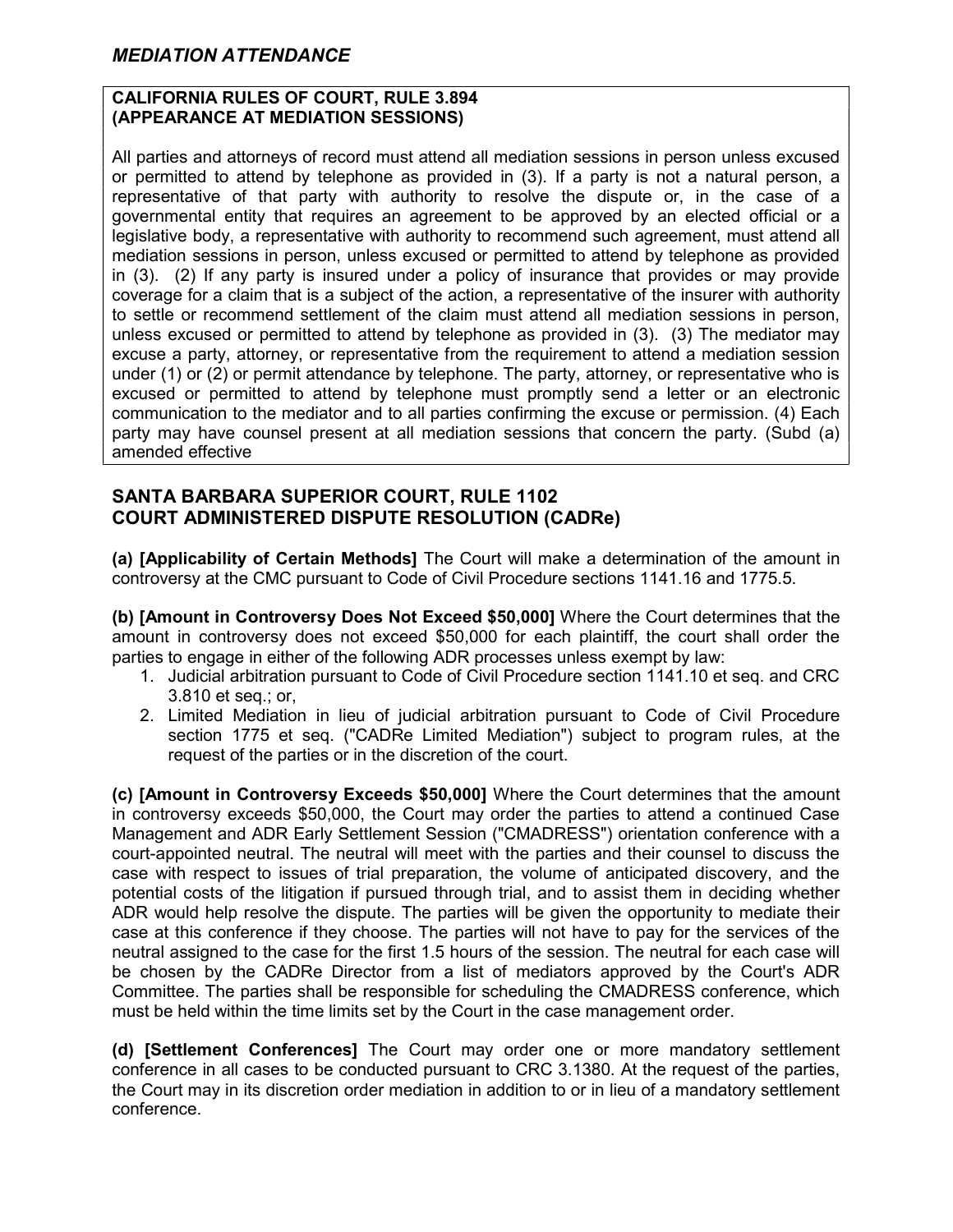(e) [Stipulations] The parties may stipulate to ADR processes in addition to or different from CADRe processes ordered by the Court. If an ADR process is stipulated, counsel shall file a fully executed Stipulation and Order to Alternative Dispute Resolution Process form ("ADR Stipulation") within ten (10) court days after the later of either (1) the 120-day CMC or (2) the CADRe consultation. If the parties elect to pursue private ADR with their own neutral and at their own expense, they must inform the Court at the CMC and the Court will exempt them from the CMADRESS conference. Parties attending the CMADRESS conference may continue mediation or other ADR with the assigned neutral or any mediator after the CMADRESS conference, but they will be responsible for making a fee arrangement with the selected mediator for subsequent ADR sessions.

(f) [Participation] All parties are required to participate in court ordered ADR processes in good faith. Personal attendance at the CMADRESS and mandatory settlement conferences is required of all parties, their attorney and any claims representatives, except for defendants who are fully insured and represented by a claims agent for their insurance carrier and who do not have to consent to a settlement. Requests for excused personal attendance must be directed to the Mandatory Settlement Conference Judge.

(Amended 07-01-18; adopted 01-01-98; previously amended effective 07-01-09 and 01-20-05)

#### THE CADRe WEBSITE – www.sbcadre.org

Please visit the CADRe website at www.sbcadre.org. There you will find comprehensive information on all of the CADRe neutrals, and a listing of panelists by areas of expertise.

The site also includes all of the applicable rules and code sections. Also, all forms referred to in this brochure are available on the site in editable PDF and Word format. The site also contains published articles of interest.

#### Santa Barbara County Superior Court CADRe Program

Vance Saukko, CADRe Director

#### Serving Santa Barbara/Santa Maria

Santa Barbara Superior Court 1100 Anacapa Street Santa Barbara, CA 93101

> Phone: (805) 882-4661 Fax: (805) 882-4613

(Located on the ground floor, near Dept. 6)

E-Mail: cadre@sbcourts.org

#### www.sbcadre.org